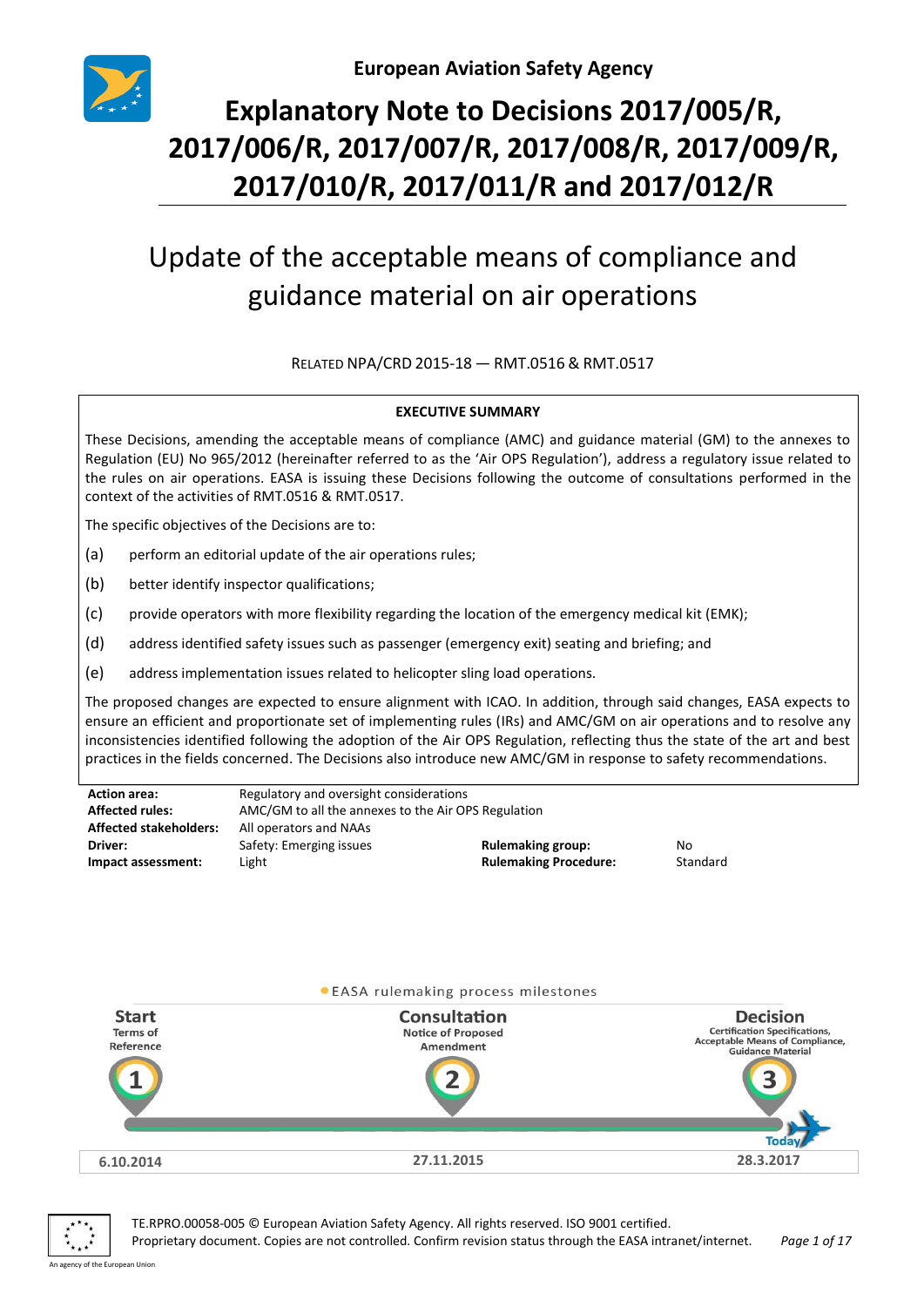## **Table of contents**

| 1 <sup>1</sup> |  |
|----------------|--|
| 2.             |  |
| 2.1.           |  |
| 2.2.           |  |
| 2.3.           |  |
| 2.4.           |  |
| 2.4.1          |  |
| 2.4.2          |  |
| 2.4.3          |  |
| 2.4.4          |  |
| 2.4.5          |  |
| 2.4.6          |  |
| 2.4.7          |  |
| 2.4.8          |  |
| 2.5.           |  |
| 2.6.           |  |
|                |  |
| 3.1.           |  |
| 3.2.           |  |
| 3.3.           |  |
|                |  |

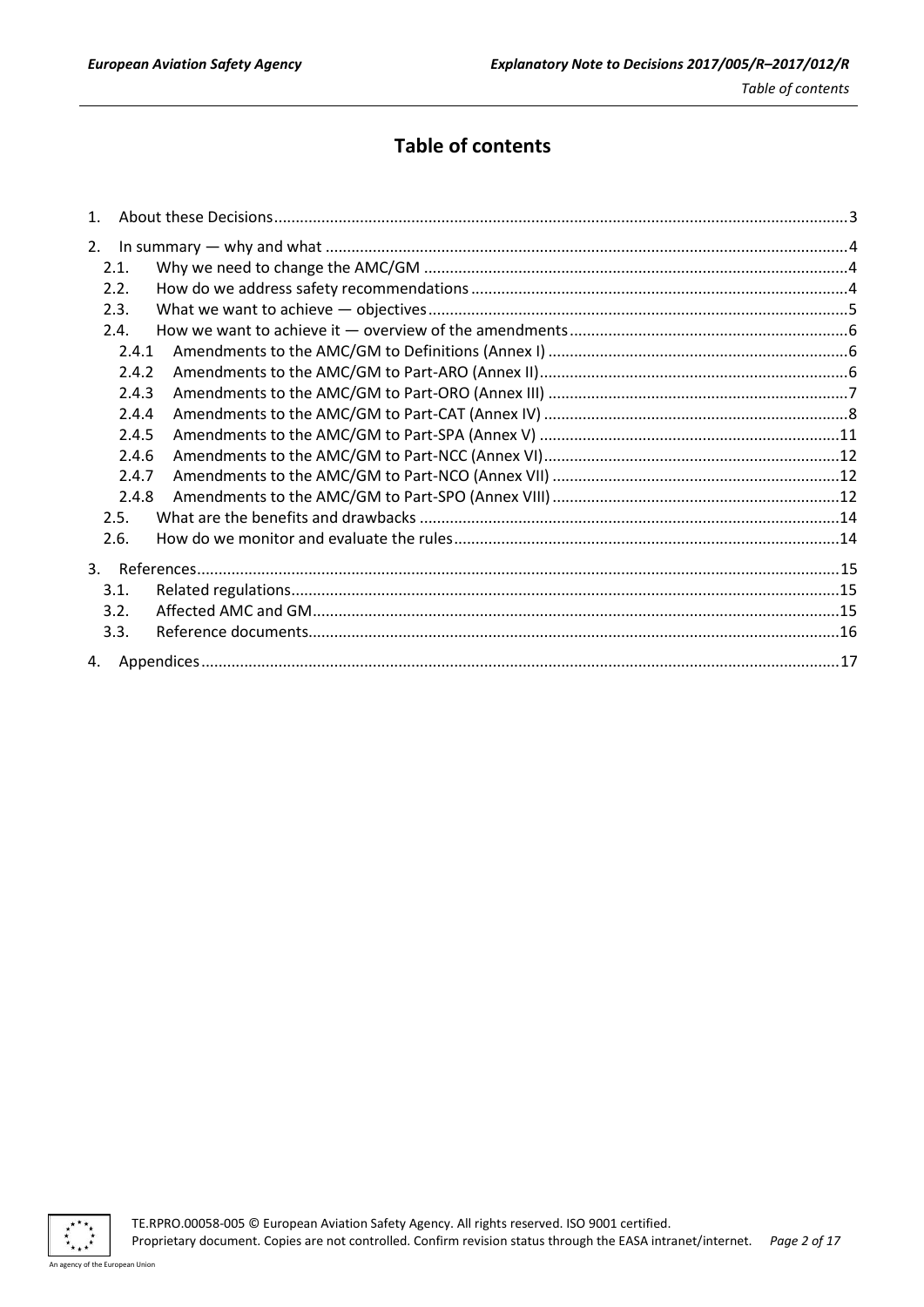## <span id="page-2-0"></span>**1. About these Decisions**

The European Aviation Safety Agency (EASA) developed, in line with Regulation (EC) No 216/2008<sup>1</sup> (hereinafter referred to as the 'Basic Regulation') and the Rulemaking Procedure<sup>2</sup>, the following ED Decisions:

- 2017/005/R (GM to Definitions);
- 2017/006/R (AMC/GM to Part-ARO);
- 2017/007/R (AMC/GM to Part-ORO);
- 2017/008/R (AMC/GM to Part-CAT);
- 2017/009/R (AMC/GM to Part-SPA);
- 2017/010/R (AMC/GM to Part-NCC);
- 2017/011/R (AMC/GM to Part-NCO); and
- 2017/012/R (AMC/GM to Part-SPO).

This rulemaking activity is included in the EASA [5-year Rulemaking Programme](http://easa.europa.eu/rulemaking/annual-programme-and-planning.php) under RMT.0516 & RMT.0517. The scope and timescales of the task were defined in the related Terms of Reference (ToR)<sup>3</sup>.

The draft text of this Decision has been developed by EASA. All interested parties were consulted through NPA 2015-18<sup>4</sup>, on the 'Update of the rules on air operations', which was divided into the following three sub-NPAs (A), (B) and (C):

- sub-NPA (A) 'Draft Implementing Rule';
- sub-NPA (B) 'Draft AMC/GM'; and
- sub-NPA (C) 'Draft Implementing Rule and Draft AMC/GM on passenger seating and briefing'.

Regarding sub-NPA 2015-18 (B), 275 comments were submitted by 36 commentators, including EU competent aviation authorities, aircraft manufacturers, air operators and several associations. Concerning sub-NPA 2015-18 (C), 75 comments were submitted by 23 commentators, including national aviation authorities, organisations/associations, air operators, and individuals.

EASA reviewed the comments received during the consultation. The comments received and the EASA responses thereto are presented in Comment-Response Documents (CRDs) 2015-18 (B) and (C)<sup>5</sup>. Based on the comments received, EASA has taken the decision to publish these Decisions.

The major milestones of this rulemaking activity are presented on the title page.

<http://www.easa.europa.eu/document-library/comment-response-documents>



5

1

<sup>1</sup> Regulation (EC) No 216/2008 of the European Parliament and of the Council of 20 February 2008 on common rules in the field of civil aviation and establishing a European Aviation Safety Agency, and repealing Council Directive 91/670/EEC, Regulation (EC) No 1592/2002 and Directive 2004/36/EC (OJ L 79, 19.3.2008, p. 1) (http://eur-[lex.europa.eu/legal](http://eur-lex.europa.eu/legal-content/EN/TXT/?qid=1467719701894&uri=CELEX:32008R0216)[content/EN/TXT/?qid=1467719701894&uri=CELEX:32008R0216\)](http://eur-lex.europa.eu/legal-content/EN/TXT/?qid=1467719701894&uri=CELEX:32008R0216).

<sup>2</sup> The Agency is bound to follow a structured rulemaking process as required by Article 52(1) of the Basic Regulation. Such a process has been adopted by the Agency's Management Board (MB) and is referred to as the 'Rulemaking Procedure'. See MB Decision No 01-2012 of 13 March 2012 concerning the procedure to be applied by the Agency for the issuing of opinions, certification specifications and guidance material (Rulemaking Procedure).

<sup>3</sup> <http://www.easa.europa.eu/system/files/dfu/ToR%20to%20RMT.0516%20AND%20RMT.0517%20-%20Issue%202.pdf>

<sup>4</sup> In accordance with Article 52 of the Basic Regulation and Articles 5(3) and 6 of the Rulemaking Procedure.

TE.RPRO.00058-005 © European Aviation Safety Agency. All rights reserved. ISO 9001 certified.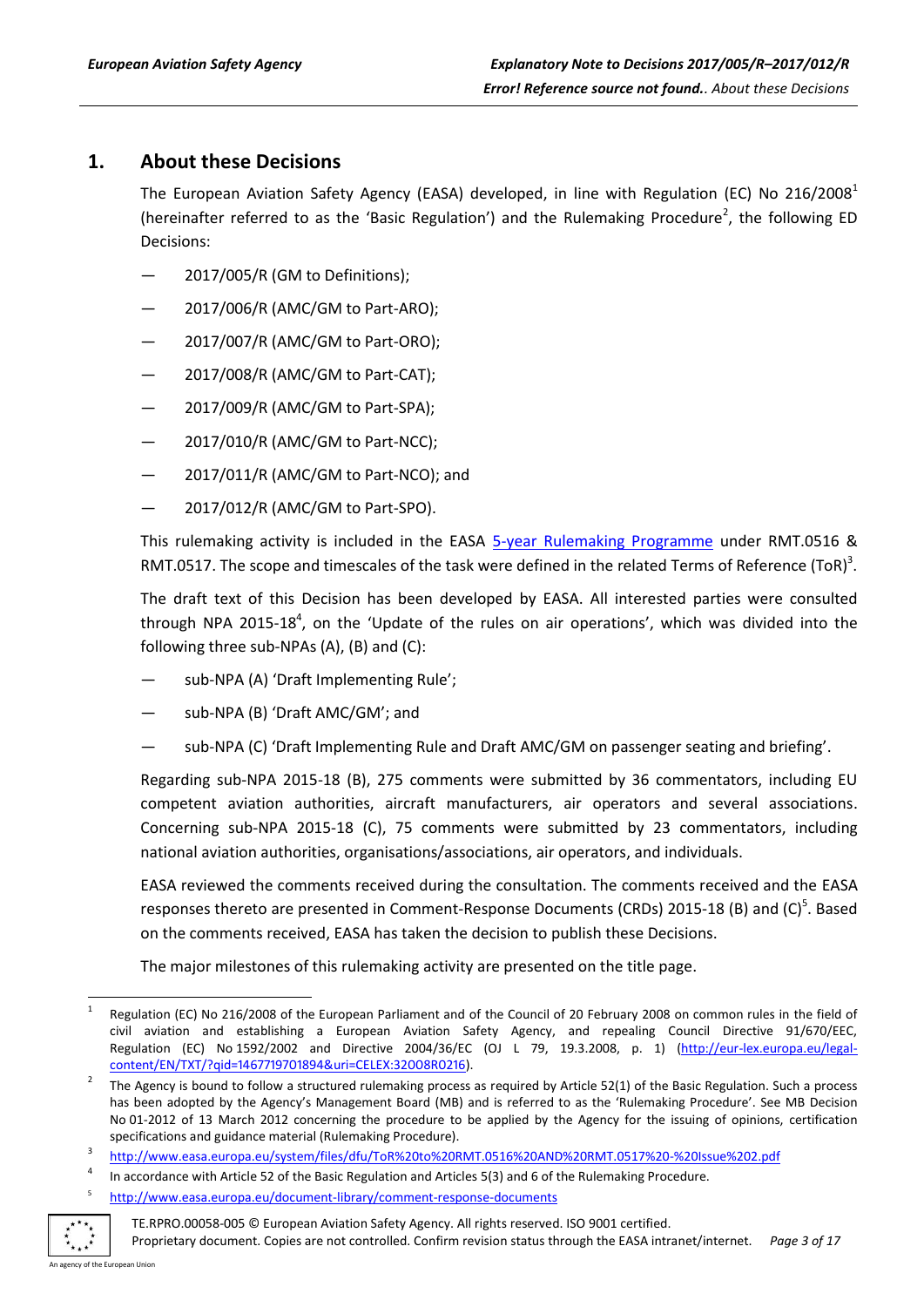## <span id="page-3-0"></span>**2. In summary — why and what**

#### <span id="page-3-1"></span>**2.1. Why we need to change the AMC/GM**

These Decisions, amending the AMC and GM to the annexes to Air OPS Regulation, address a regulatory issue related to air operations. EASA is issuing these Decisions following the outcome of consultations performed in the context of the activities of RMT.0516 & RMT.0517.

#### <span id="page-3-2"></span>**2.2. How do we address safety recommendations**

The following table summarises the outcome of the EASA assessment of safety recommendations that were addressed through RMT.0516/0517.

| SWED-<br>2011-011 | Safety recommendation: The European Aviation Safety Agency is recommended to<br>consider the need for expanded information and checking of understanding<br>emergency evacuation procedures, of passengers who are expected to act in<br>emergency evacuation of aircraft.<br>Reference: Final report on the serious incident to aircraft LN-KKD at Arlanda airport,<br>Stockholm County, Sweden, on December 20, 2009, issued by the Swedish Accident<br>Investigation Board on 01 September 2011 (Ref. RL 2011:10e, Case L-22/09). |  |
|-------------------|--------------------------------------------------------------------------------------------------------------------------------------------------------------------------------------------------------------------------------------------------------------------------------------------------------------------------------------------------------------------------------------------------------------------------------------------------------------------------------------------------------------------------------------|--|
|                   |                                                                                                                                                                                                                                                                                                                                                                                                                                                                                                                                      |  |
|                   | Outcome: The proposed new GM1 CAT.OP.MPA.170(a) 'Passenger briefing'' addresses<br>this safety recommendation. The new guidance material recommends instructions<br>that the passenger(s) should receive through an 'exit briefing'. It also recommends<br>verification by the cabin crew that the passenger has understood the instructions<br>received.                                                                                                                                                                            |  |
| UNKG-<br>2002-043 | Safety recommendation: The CAA and JAA should review the requirements for<br>passenger safety cards to ensure that, for aircraft with overwing exits, the safety card<br>is required to clearly depict the emergency escape route(s) from the cabin, via the<br>wing, to the ground.                                                                                                                                                                                                                                                 |  |
|                   | Reference: AAIB Bulletin No: 3/2003 on the incident to Fokker F28 Mark 0100 (Fokker<br>100), Registration G-UKFI, at Manchester International Airport, on 01 April 2002,<br>issued by the UK AAIB in 2003 (Ref. EW/C2002/4/1).                                                                                                                                                                                                                                                                                                       |  |
|                   | Outcome: New GM is developed by EASA addressing the need for a clear depiction for<br>passengers of emergency escape routes from the cabin via the wing to the ground for<br>aircraft with overwing exits (see point (f)(6)(iii) of GM2 CAT.OP.MPA.170 'Passenger<br>briefing - SAFETY BRIEFING MATERIAL').                                                                                                                                                                                                                          |  |
| UNKG-<br>2014-005 | Safety recommendation: It is recommended that the European Aviation Safety Agency<br>amend AMC1 CAT.OP.MPA.170, 'Passenger briefing', to ensure briefings emphasise<br>the importance of leaving hand baggage behind in an evacuation.                                                                                                                                                                                                                                                                                               |  |
|                   | Reference: Report on the accident to Airbus A330-343, G-VSXY, at London Gatwick<br>Airport, on 16 April 2012, issued by the UK AAIB on 12 February 2014 (Ref. Aircraft                                                                                                                                                                                                                                                                                                                                                               |  |



TE.RPRO.00058-005 © European Aviation Safety Agency. All rights reserved. ISO 9001 certified. Proprietary document. Copies are not controlled. Confirm revision status through the EASA intranet/internet. *Page 4 of 17*

An agency of the European Union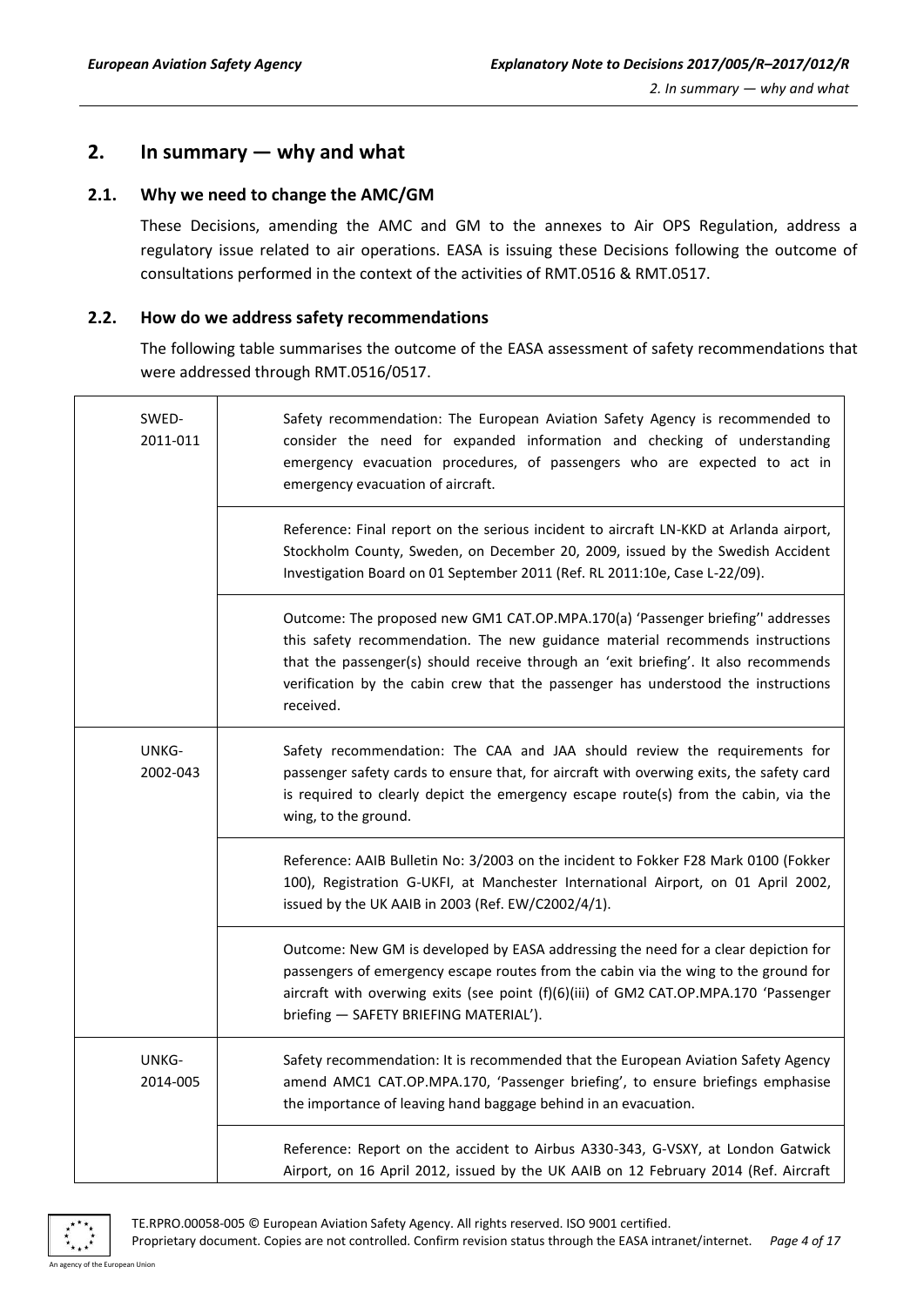|                   | Accident Report 1/2014).                                                                                                                                                                                                                                                                                                                                                                                             |
|-------------------|----------------------------------------------------------------------------------------------------------------------------------------------------------------------------------------------------------------------------------------------------------------------------------------------------------------------------------------------------------------------------------------------------------------------|
|                   | Outcome: The amendments to AMC1 CAT.OP.MPA.170 address the recommendation<br>for passengers to be briefed on the importance of leaving hand luggage behind in case<br>of evacuation (see points $(a)(1)(iii)$ and $(c)(1)(iii)$ ).                                                                                                                                                                                   |
|                   | This safety issue is also addressed in the newly developed GM2 CAT.OP.MPA.170<br>'Passenger briefing - SAFETY BRIEFING MATERIAL' [see point (f)(5)(vi)].                                                                                                                                                                                                                                                             |
| UNKG-<br>2014-006 | Safety recommendation: It is recommended that the European Aviation Safety Agency<br>develops recommendations on the content of visual aids such as safety briefing cards<br>or safety videos to include information on how passengers, including those with young<br>children, should use the escape devices.                                                                                                       |
|                   | Reference: Report on the accident to Airbus A330-343, G-VSXY, at London Gatwick<br>Airport, on 16 April 2012, issued by the UK AAIB on 12 February 2014 (Ref. Aircraft<br>Accident Report 1/2014).                                                                                                                                                                                                                   |
|                   | Outcome: The new GM2 CAT.OP.MPA.170 'Passenger briefing - SAFETY BRIEFING<br>MATERIAL' addresses both the safety briefing card and the safety video and provides<br>guidance on the minimum content, as applicable to the aircraft and the type of<br>operation. Inclusion of information on how passengers, including those with young<br>children, should use the escape devices is addressed in point (f)(7)(iv). |
|                   | Furthermore, EASA Safety Information Bulletin SIB 2013-06, published on 17 May<br>2013, also provides information on evacuation with young aircraft occupants.                                                                                                                                                                                                                                                       |

#### <span id="page-4-0"></span>**2.3. What we want to achieve — objectives**

The overall objectives of the EASA system are defined in Article 2 of the Basic Regulation. These Decisions will contribute to the achievement of the overall objectives by updating the AMC/GM to the Air OPS Regulation.

The specific objectives of these Decisions are to:

- (a) perform an editorial update of the air operations rules;
- (b) better clarify and identify inspector qualifications;
- (c) provide operators with more flexibility regarding the location of the emergency medical kit (EMK);
- (d) address identified safety issues such as passenger (emergency exit) seating and briefing stemming from related safety recommendations; and
- (e) address implementation issues related to helicopter sling load operations.

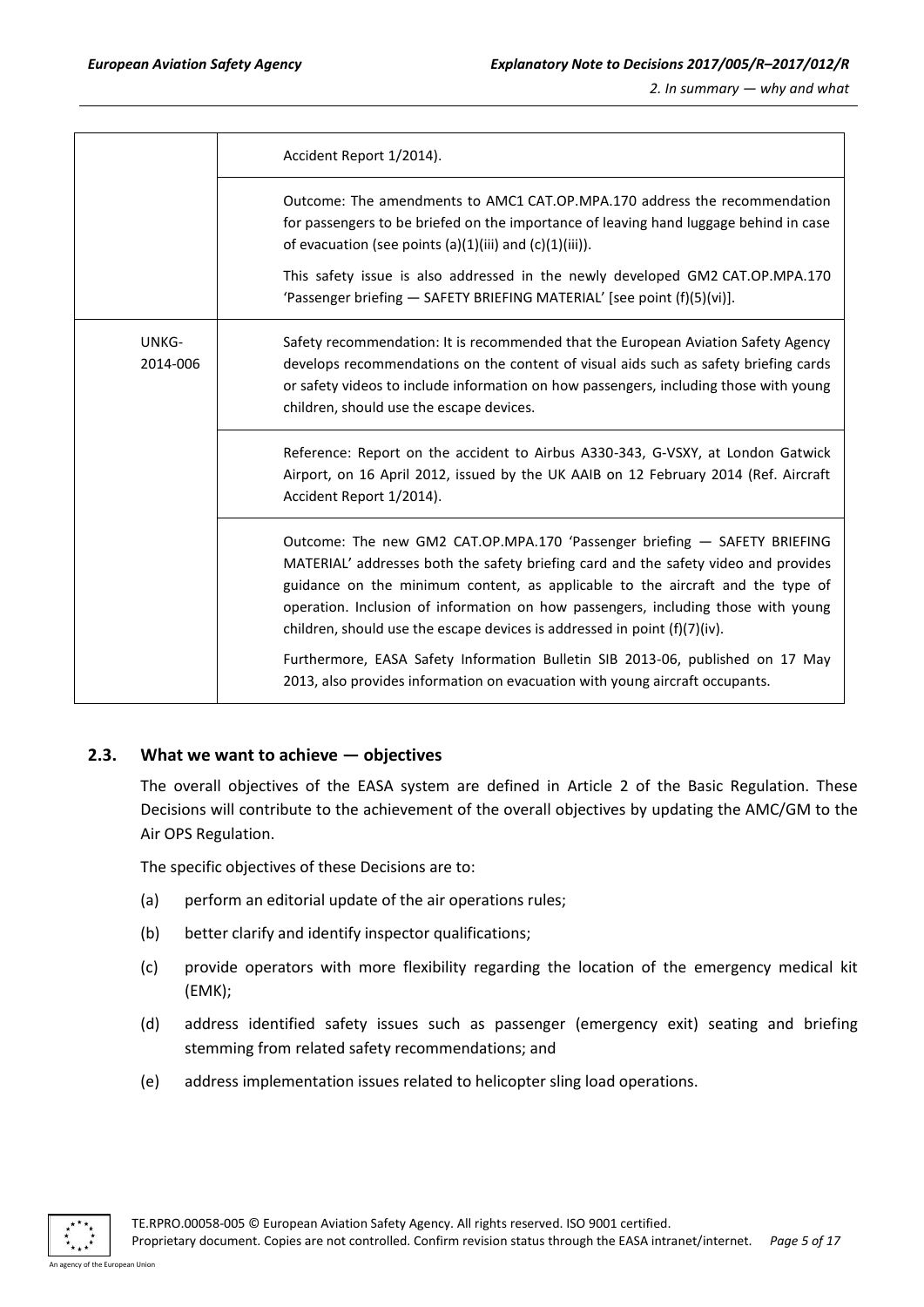#### <span id="page-5-0"></span>**2.4. How we want to achieve it — overview of the amendments**

#### <span id="page-5-1"></span>**2.4.1 Amendments to the AMC/GM to Definitions (Annex I)**

#### Weight and mass

Regarding the proposed new GM on 'weight' and 'mass', the comments from stakeholders have been partially accepted. The proposed text is the mere transposition of the explanatory material present in EU-OPS and JAR-OPS 3 section 2 which was not originally transposed. EASA accepts some of the clarifications proposed in the comments provided and has amended the text in relation to the International System of Units (SI) system. However, it is considered that the reference to ICAO Annex 5 is not wrong because as also quoted in the content, the use of the term 'weight', although not recommended, in practice is acceptable when its meaning is clear.

#### <span id="page-5-2"></span>**2.4.2 Amendments to the AMC/GM to Part-ARO (Annex II)**

#### Inspector qualifications

In the interest of more precision and clarity regarding inspector qualifications and of a proportional and uniform implementation of the requirements pertaining to inspector qualification, EASA is issuing new AMC/GM on inspector qualifications. Comments received during the consultation period of [A-NPA](http://www.easa.europa.eu/system/files/dfu/A-NPA%202014-12.pd)  [2014-12,](http://www.easa.europa.eu/system/files/dfu/A-NPA%202014-12.pd) on the European Commission policy initiative on aviation safety and a possible revision of the Basic Regulation, demonstrated the need to clarify the qualification of inspectors when overseeing CAT operators. Today's authority requirements related to the qualification of OPS inspectors (ARO.GEN.200) only require inspectors to be 'qualified to perform their allocated tasks and have the necessary knowledge, experience, initial and recurrent training'. The associated AMC does not specify qualification elements for certain tasks.

Following the specific concerns raised on inspector qualifications, a task force, composed of EASA staff and NAA representatives as well as a representative from the FAA, was set up in 2013. The Taskforce developed a detailed matrix identifying the aircraft-specific inspector qualifications needed for each AOC holder certification task. This matrix was circulated to the EASA Management Board (MB) members in July 2013; EASA then committed to transpose it into regulatory material, as no objections were raised to the proposed course of action.

An advance draft text transposing the outcome of the EASA/NAA Task Force's work into AMC/GM was presented to the OPS/FCL TAG in March 2015, in order to check whether the proposed way forward was supported. Contrary to the initial positive reception, most NAAs found the proposal to be too demanding/too prescriptive. While acknowledging the reasons that led to its development, NAAs requested EASA to develop a more proportionate and flexible approach. Furthermore, several NAAs highlighted the need to agree on a general framework of competencies that OPS inspectors should possess to fulfil the current and future needs (assessment of management systems, performancebased oversight, etc.).

EASA took note of such inputs and committed to develop a revised proposal accordingly. This revised proposal on inspector qualifications was subject to a second pre-NPA consultation during August/September 2015.

Following the comments received, the EASA revised proposal includes a set of specific inspector qualifications, but in parallel ensures a certain degree of flexibility in terms of required technical



TE.RPRO.00058-005 © European Aviation Safety Agency. All rights reserved. ISO 9001 certified.

Proprietary document. Copies are not controlled. Confirm revision status through the EASA intranet/internet. *Page 6 of 17* An agency of the European Union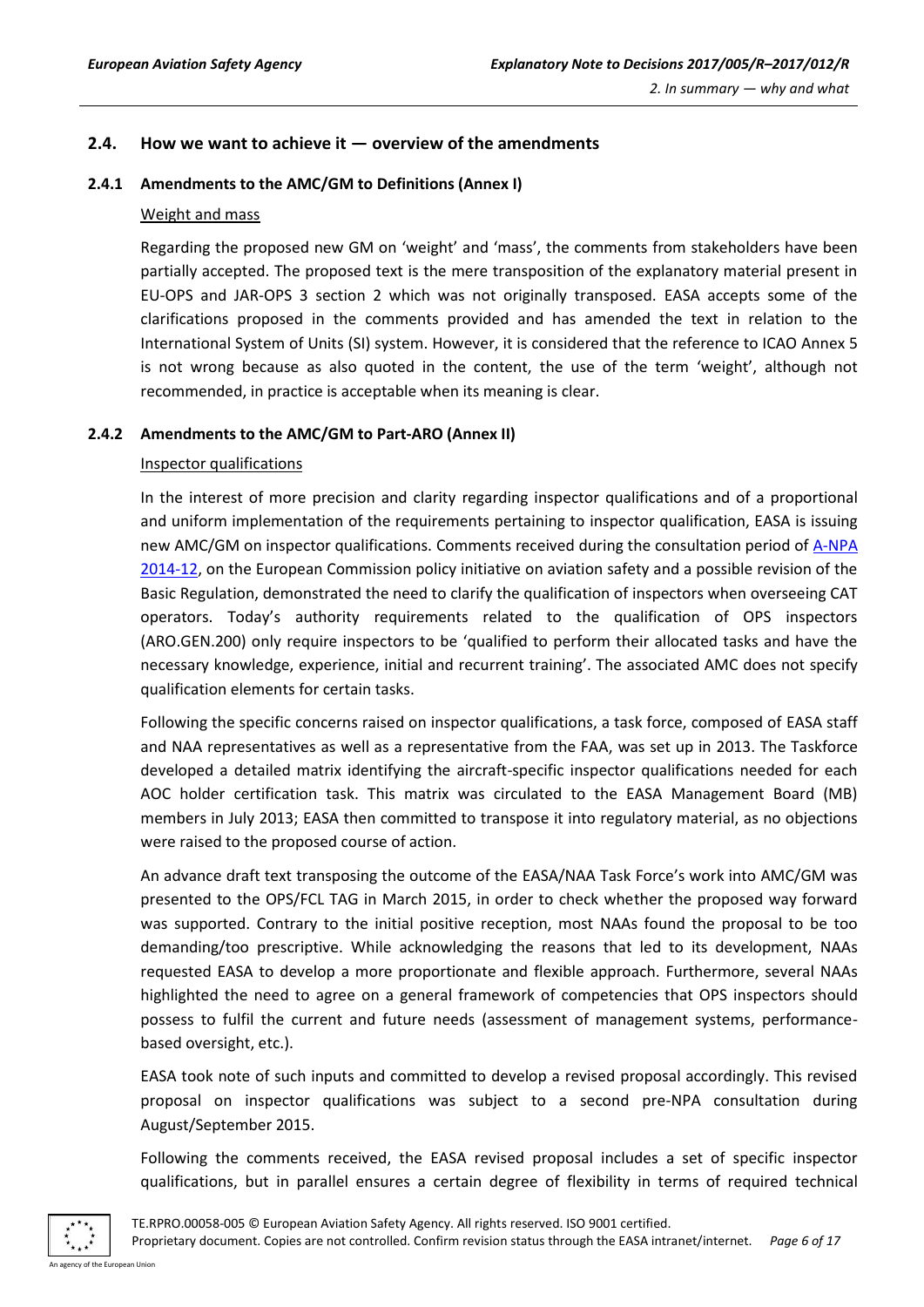background and knowledge, also depending on the type of operations. Amendments to the AMC on inspector qualifications were made to cater for those authorities certifying and overseeing CAT operators with aircraft with a maximum operational passenger seating configuration (MOPSC) of less than 19 seats. The Decision also includes a transition period of 24 months to allow authorities to implement the AMC.

#### Flight time limitations

The new GM1 ARO.OPS.235(b);(c) was not consulted through NPA 2015-18 (B). Said GM refers competent authorities to the new ICAO Doc 9966 in order to get further guidance on the approval of individual flight time specification schemes. This GM was developed based on the feedback received from stakeholders through questions raised and through standardisation visits and will provide more clarity on the subject matter.

#### RAMP inspections

Some minor editorial changes were made to the AMC/GM pertaining to ARO.RAMP. With regard to ramp inspectors, the Decision clarifies the requirements for initial appointment, recency and the conditions for re-qualification. GM has been amended following input from standardisation.

#### <span id="page-6-0"></span>**2.4.3 Amendments to the AMC/GM to Part-ORO (Annex III)**

#### Changes to nominated person

Many comments did not agree with EASA's clarification that a change of a nominated person does not require prior approval.

EASA maintains its proposal and clarifies that the change of a nominated person does not require prior approval. The AMC to Part-ARO already refer to the importance of the initial application for an AOC and the careful review of the qualifications of the organisations' nominated persons. However, a change of a nominated person does not require prior approval. AMC 1 to ORO.GEN.130 specifies that In the case of a planned change of a nominated person, the operator should inform the competent authority before the date of the proposed change.. As the rules were adopted in 2012, a prior approval for the nominated person was not foresee. However the change management process to be agreed between the authority and the operator under ARO.GEN.330(c) and ORO.GEN.130(c), include the possibility to establish a specific change management procedure, which can also include specific conditions related to the changes to nominated persons. EASA understands that point (a) of AMC1 ARO.GEN.330 might be interpreted as requiring prior approval for the nominated person. Therefore, next to the GM1 ORO.GEN.130(b), EASA has also amended AMC1 ARO.GEN.330 to clarify that such changes do not require prior approval.

#### Flight time limitations

The following new changes are proposed to GM related to flight time limitations and have not been consulted with NPA 2015-18 (B) of RMT.0516/0517:

- GM2 ORO.FTL.105(1)  $-$  new GM to the definitions to further explain the concept of acclimatisation;
- GM1 ORO.FTL.120 new GM on fatigue risk management pointing towards the ICAO Doc 9966 (Manual for the Oversight of Fatigue Management Approaches);



TE.RPRO.00058-005 © European Aviation Safety Agency. All rights reserved. ISO 9001 certified. Proprietary document. Copies are not controlled. Confirm revision status through the EASA intranet/internet. *Page 7 of 17*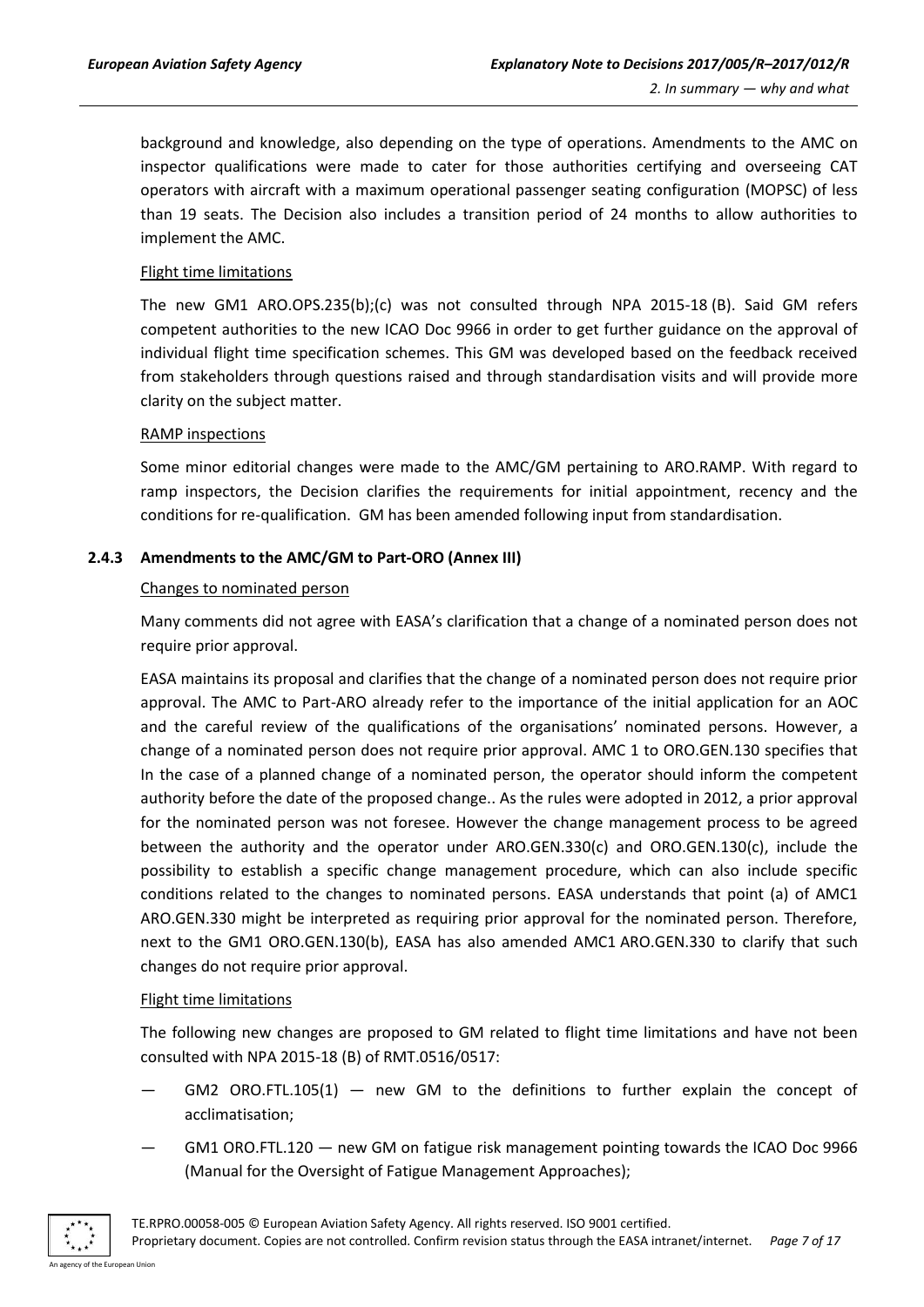- $GM1 ORO.FTL.120(b)(3)$  new GM on fatigue risk management (FRM) to explain the scientific method, which may be required as an element of proactive fatigue hazard identification;
- New GM to CS FTL.1.235 (b)(3) on additional rest to compensate for time zone differences to further explain the rest requirements for complex rotations; and

#### <span id="page-7-0"></span>**2.4.4 Amendments to the AMC/GM to Part-CAT (Annex IV)**

#### Location of EMK

Following the entry into force of the Air OPS Regulation, EASA received numerous queries from operators and NAAs pointing at the difficulties to comply with CAT.IDE.A.225, specifically with the associated AMC2 CAT.IDE.A.225 which states that the EMK should be kept in a 'locked compartment' when carried in the cabin. Some of the queries were seeking an opinion either on designs of lockable compartments for the carriage of the EMK in the cabin or on the possible solutions to comply with the requirement. In the case of a medical emergency on board that requires the use of any supplies from the EMK, the rapid access to the medical kit may be vital to saving the passenger's or crew's life. Stowage of life-saving equipment in a locked compartment may not be the only option of secured carriage and may also cause some delays in retrieving the equipment in case of an in-flight medical emergency as padlocks, locks or combination locks may get jammed; keys may be misplaced, missing or difficult to retrieve. The EMK should continue to be carried under secure conditions in the cabin with easy access, while preventing unauthorised access to passengers and to any other persons who are not authorised to handle it. The NPA proposed to remove the recommendation on the carriage of the EMK in a locked compartment, providing thus the operator with flexibility to find other suitable secure locations in the cabin. EASA received six comments, all of them supporting the proposal. One commentator suggested to remove the term '*secure* location' from the AMC; this has been carefully considered and also discussed with the EASA TAG Expert group on cabin crew and cabin/passenger safety. Following the above, AMC2 CAT.IDE.A.225 is amended, and the new GM1 CAT.IDE.A.225 is introduced to explain that 'secure location' refers to a location in the cabin that is not intended to be used by passengers and preferably to which passengers do not have access.

#### Passenger seating

The regulatory impact assessment to this part of Decision extensively explained the reasons for this rulemaking activity in the Explanatory Note (EN) and in the Regulatory Impact Assessment (RIA). The AMC/GM related to passenger seating addresses safety recommendations (SRs) addressed to EASA. Only one commenter questioned the conclusion of the impact assessment, stating that an inadequate level of safety cannot be proven by safety data. The commenter questioned whether the seat row adjacent to unmanned emergency exists must be occupied. EASA in its response clarified that the proposed AMC/GM addresses safety recommendations following accident and incidents, who support the proposed AMC/GM.

The update of AMC1 CAT.OP.MPA.165 is based on a request by the European Commission to address the absence of a specific regulatory reference requiring the seat rows with direct access to emergency exits to be occupied during taxiing, take-off and landing by passengers or crew members. Currently, AMC1 CAT.OP.MPA.165 only specifies that the operator should make provisions so that passengers with seat allocation permitting direct access to emergency exits appear to be able to assist in an

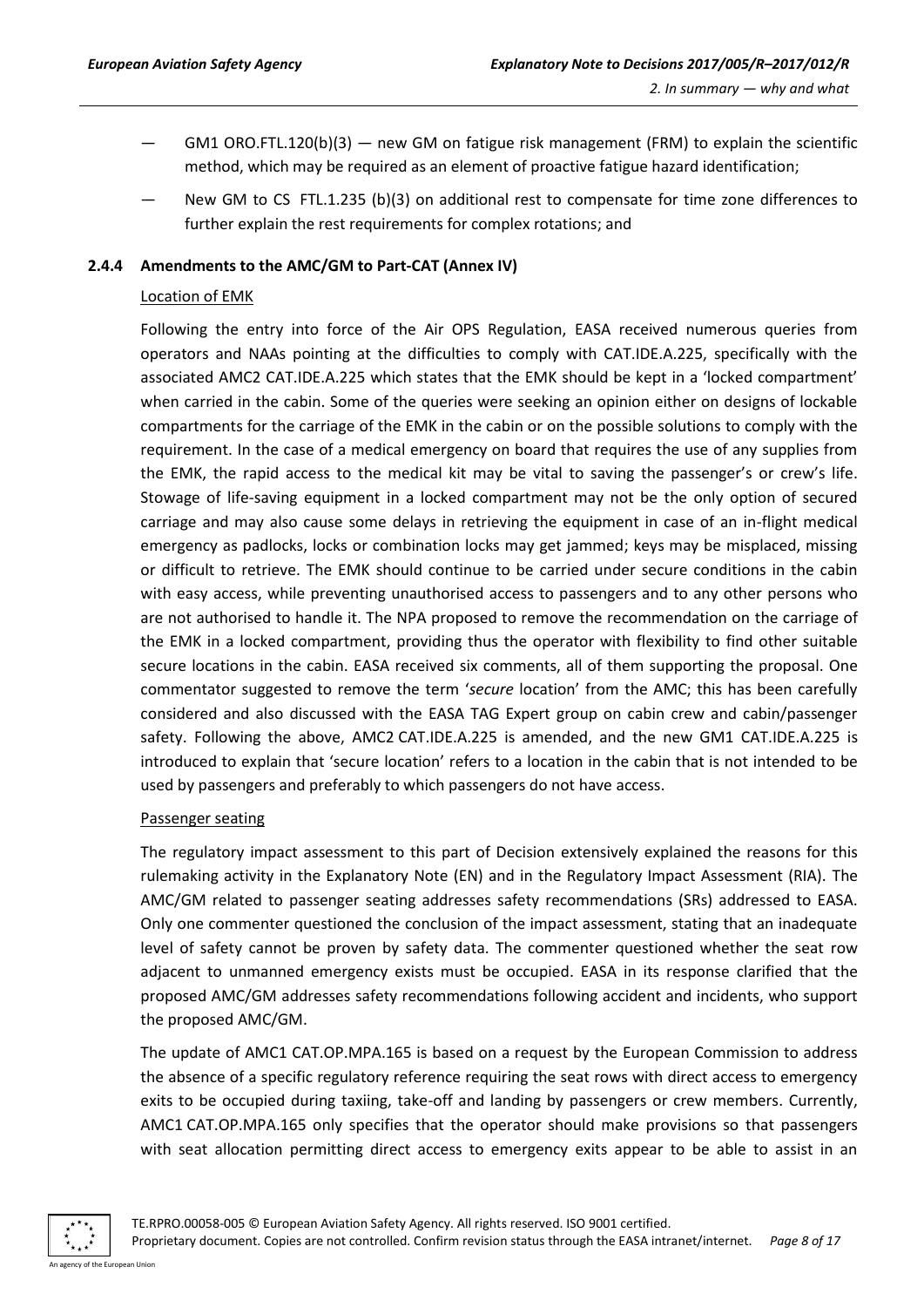evacuation. In the absence of such specific regulatory reference, the IR and the related AMC and GM may be perceived as general and open to interpretation in this respect.

The newly introduced point (a) of AMC1 CAT.OP.MPA.165 clarifies that at least one seat on each side in a seat row with direct access to emergency exits (not staffed by cabin crew members) should be occupied by passengers during taxiing, take-off and landing. The operator should also pay due attention to mass and balance limitations and the available passenger numbers.

The proposal on occupancy of seats that provide direct access to exits was supported by the majority of the commentators who also suggested to improve the text and to make it more detailed and specific, e.g. to reflect that passenger(s) occupying a seat with direct access to exit should be willing to assist the crew. In cases of low passenger numbers on the flight, the seating by the exit(s) not staffed by cabin crew members may not be possible due to the necessity to observe the mass and balance restrictions and also due to the fact that preference may be given to seating these passengers in the vicinity of the floor level exits which are staffed by cabin crew members. The commentators requested to amend the text to also reflect the low passenger numbers on board. Some commentators were of the opinion that recommending passenger seating by exits not staffed by cabin crew members is unrealistic. Some stakeholders stated that there is no need for seat rows with direct access to exits to be occupied by passengers if these exits are staffed by cabin crew members.

AMC1 CAT.OP.MPA.165 is amended in response to a practice increasingly followed by some EU operators whereby seat(s)/seat rows with direct access to exits (not staffed by cabin crew members) are left empty during taxiing, take-off and landing if no passenger has paid the extra charge imposed by the operator for the occupancy of those seats. Today, the air safety rules establish clear criteria for passengers seated in seats that permit direct access to emergency exits. Those passengers have to appear to be reasonably fit, strong and able to assist the rapid evacuation of the aircraft.

The practice of leaving the emergency exit seat row empty poses the following risks:

- Passengers in the vicinity of the empty emergency exit seat row are not reasonably fit, strong and able to assist in case of an emergency evacuation, e.g. children, special categories of passengers.
- Passengers in the vicinity would have to move from their seat to the emergency exit seat row, thus delaying a possible evacuation. The aisle(s) is (are) likely to be obstructed by passengers trying to make their way out.

Passengers are not aware of the use and operation of the exit in case of an emergency and will be confused as to *who* is to act and *how* to open the exit in case of an emergency. Cabin crew members are likely to be too far away and may not be able to reach the exits or give commands. Passengers might open the exit, even though it should remain closed if the outside conditions require so, i.e. due to smoke, leading to further endangering aircraft occupants (e.g. dense smoke entering the cabin).

The existing EU air operations rules do not contain any clear requirements, AMC or GM on emergency exit briefing, or on safety briefing material and its content. The current EU legislation only requires that passengers receive a demonstration of *the location* of emergency exits. The absence of clarity on the seating of emergency exit seat rows could lead to delayed or incorrect actions by passengers which may ultimately lower the survivability of aircraft occupants.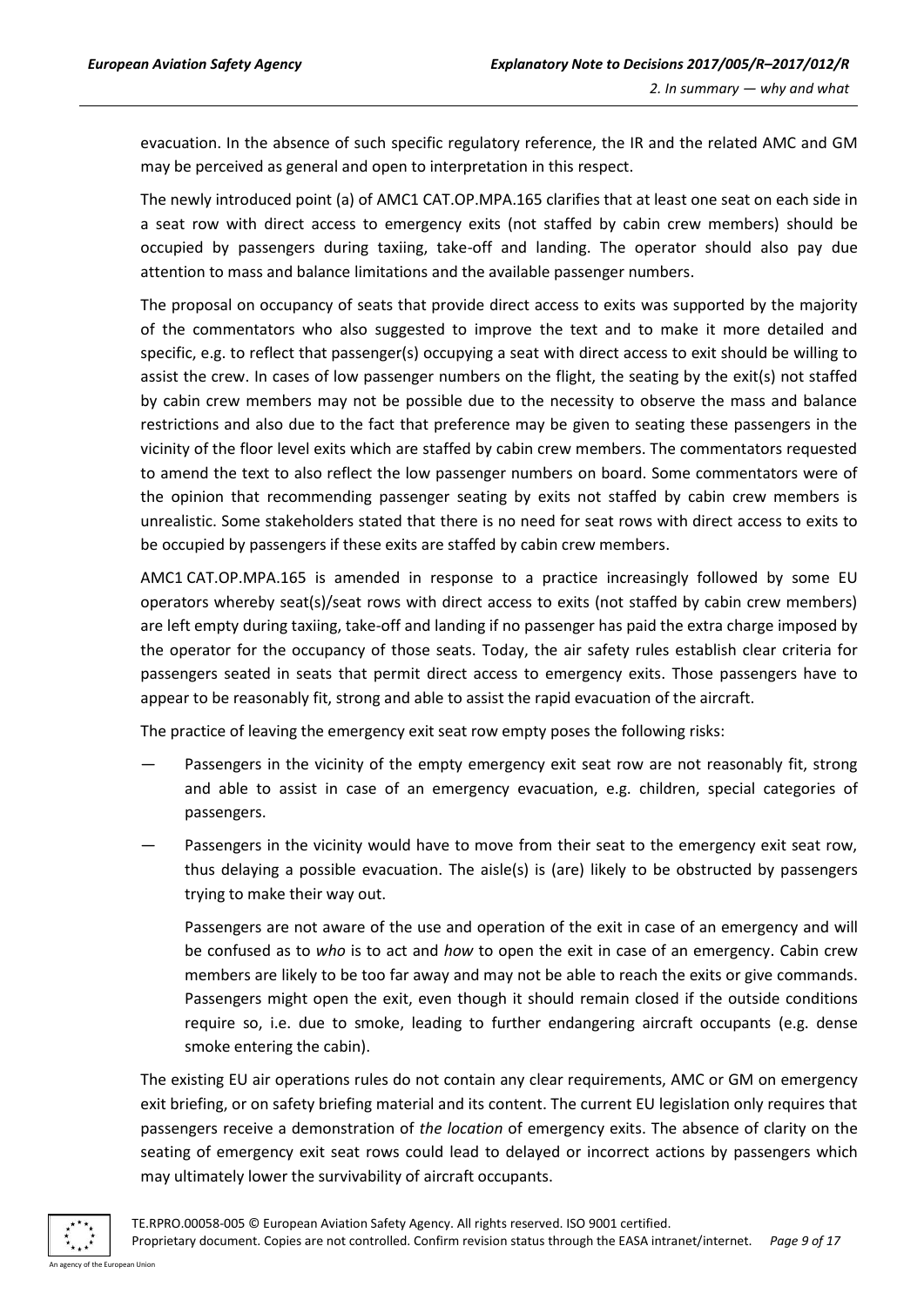#### Passenger emergency exit seating

The newly developed GM2 CAT.OP.MPA.165 provides guidance to operators when considering the appropriate measure with regard to occupancy of seat(s)/seat rows with direct access to exits.

One commentator suggested a clarification that not all the seats in a row with direct access to exit need to be occupied by passengers. Another commentator was of the opinion that the seat immediately adjacent to the exit is not the best choice for the passenger due to the disadvantage of only one armrest on that seat; this is a certification option, as the operator may opt for an armrest mounted on the exit. The proposal on the occupancy of the seat immediately adjacent to the exit was included to accommodate those operators who only consider this seat to be 'the exit seat' and ultimately only brief that passenger on the operation and use of the exit. One commentator requested a clarification of the term 'passenger who appears reasonably fit and strong' used in AMC1 CAT.OP.MPA.165 and another comment discussed developing a definition of 'able-bodied person'. The Air OPS Regulation does not use the term 'able-bodied' persons, but rather refers to 'passenger who appears reasonably fit and strong'. One commentator suggested that passengers should be informed by the operator on the exit seating suitability already at the time of booking and GM2 CAT.OP.MPA.165 has been amended accordingly.

#### Passenger briefing

Regarding the impact assessment only one commenter questioned the need to include in AMC the need to brief the passenger sitting in the seat row of an unmanned emergency exit, since this operator already has such a procedure in place. EASA in its response clarified the current EU operational rules do not contain any requirements, AMC or guidance material on exit briefing or on safety briefing material and its content. The current Air OPS framework only foresees that passengers receive a demonstration of the location of emergency exits.

The update of AMC1 CAT.OP.MPA.170 is based on two factors:

- three independent occurrences, two incidents, and one accident which urged the investigative bodies to address four safety recommendations to EASA, and
- alignment with ICAO Annex 6 and ICAO Doc 10002.

Some commentators requested clarification on briefing or reminders to passengers on 'smoking regulations, if applicable'. The inclusion of 'smoking regulations, if applicable' has been transposed from EU-OPS. Although the 'no smoking in public places' policy is rather common today and the majority of operators have adopted such policy, it is not harmonised across the EU, neither it is globally. There may be operators (e.g. business, private, VIP jets) conducting commercial air transport operations permitting smoking on board. Thus the AMC as such cannot be deleted. However, the comments have been taken into account and a new point, specifically on smoking regulations, has been added. The new text provides the operator with the flexibility to decide, on the frequency of such briefing or reminders to passengers.

#### Passenger briefing – EMERGENCY EXIT BRIEFING

The newly developed GM1 CAT.OP.MPA.170(a) is based on safety recommendation SWED-2011-011 addressed to EASA. This GM recommends the basic instructions the passenger(s) should receive during an exit briefing.

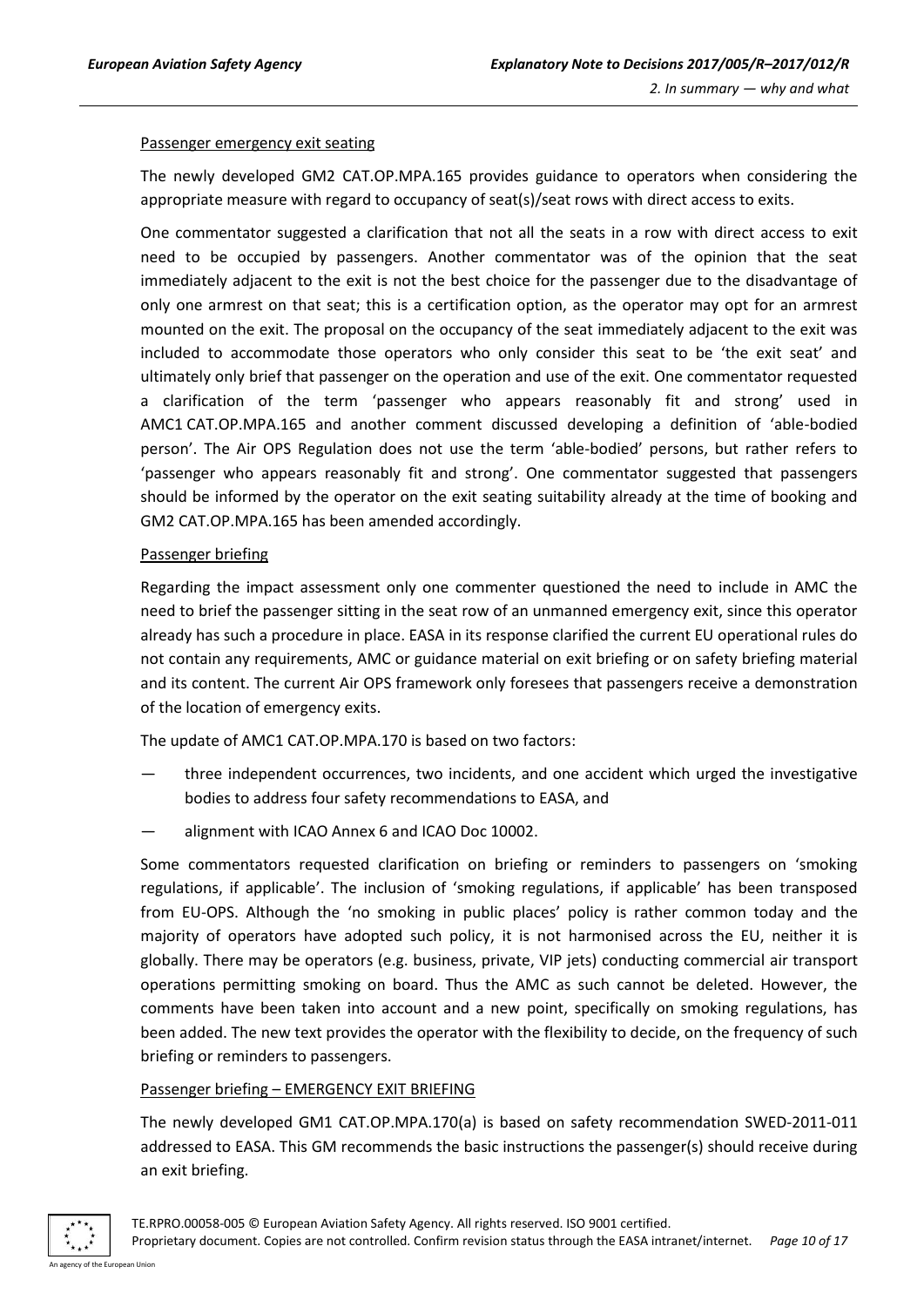Some commentators suggested revising the provision that passengers and crew should communicate in the *same* language. Although the inclusion of 'same' was to highlight the *mutual understanding*, it became clear through the comments that the use of 'same' may be misunderstood. EASA has deleted the reference to a mutual understanding.

Some commentators discussed the fact that passengers seated by exits not staffed by cabin crew members should also be ready, i.e. willing, to assist the crew. The commentator proposed the aspect of willingness for inclusion in AMC1 CAT.OP.MPA.165 and the EASA TAG Expert group on cabin crew and cabin/passenger safety concluded that during the 'exit briefing' cabin crew members should check the passenger's willingness to assist' and that the passenger has understood the instructions.

#### Passenger briefing – SAFETY BRIEFING MATERIAL

The newly developed GM2 CAT.OP.MPA.170 'Passenger briefing — SAFETY BRIEFING MATERIAL' contains guidance for operators and national aviation authorities on safety briefing cards and on safety videos, as applicable to the aircraft and the type of operation. It was developed based on safety recommendation UNKG*-2002-043* addressed to EASA.

The majority of the commentators fully supported the proposed content, suggested a few amendments or had no comments on it, and some commentators believed it was too prescriptive. When drafting the proposal, EASA had reviewed numerous safety briefing cards and safety videos and summarised their content in this GM2. The Federal Aviation Administration (FAA) contains detailed provisions on passenger safety briefing and safety briefing material in AC121-24(C), and the Transport Canada Civil Aviation (TCCA) mandates the content of safety cards on the level of IR.

The originally proposed GM2 recommended that the use of subtitles in a language different from that of the soundtrack should be avoided due to distraction when trying to watch and read at the same time. Some commentators opposed such guidance material, as they apply such system in their specific type of operation and others believed that since it was a common practice in television and cinematographic broadcasting, there is no issue with the same practice during safety briefings. The use of subtitles in safety videos is beneficial, not only for passengers with hearing impairments, who are however unlikely to be disturbed by a different language in the form of a soundtrack. Safety video relays important safety information related to that aircraft/flight which may be vital to the passenger on that particular flight. Hearing one language whilst simultaneously reading and trying to process the vital information in another language may prove to be counterproductive. Indeed, it is a common practice to subtitle movies; however, the purpose of an entertainment broadcasting is different from that of an aviation safety briefing. The operator should ensure when providing safety information that may become vital to passengers on that particular flight, that there are no factors that may lead to a mix-up or non-understanding (caused by disturbances such as simultaneous processing of two different languages at a time) of the safety aspects.

Based on the comments received, EASA has amended the GM on safety briefing material.

#### <span id="page-10-0"></span>**2.4.5 Amendments to the AMC/GM to Part-SPA (Annex V)**

#### RVSM operational approval

Insertion of the new AMC3 SPA.RVSM.105 'RVSM operational approval' on CONTINUING AIRWORTHINESS to ensure that AMC to SPA.RVSM contain specific continuing airworthiness



TE.RPRO.00058-005 © European Aviation Safety Agency. All rights reserved. ISO 9001 certified. Proprietary document. Copies are not controlled. Confirm revision status through the EASA intranet/internet. *Page 11 of 17*

An agency of the European Union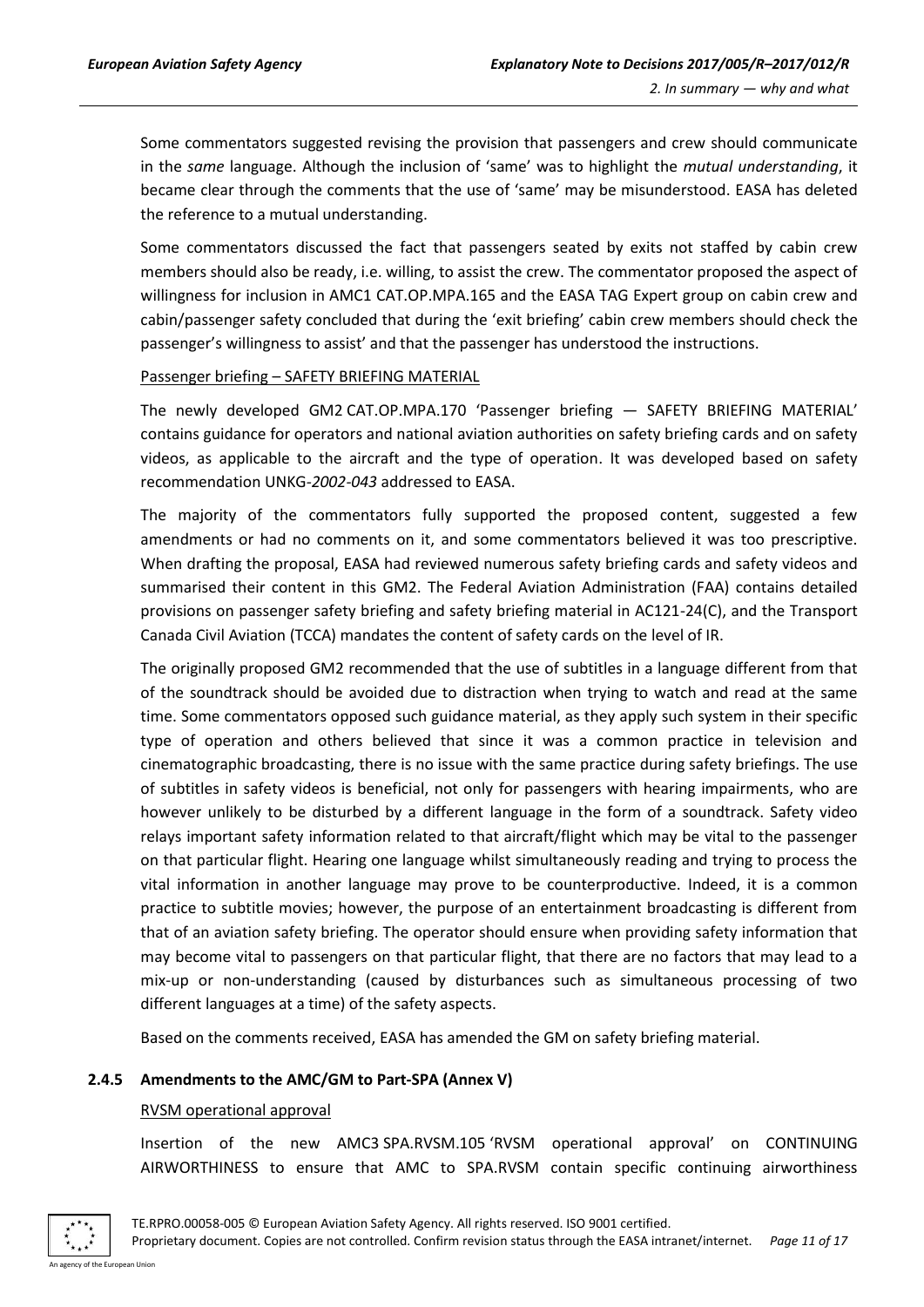references for the application/approval of RVSM operations, and to transpose Chapter 10 of JAA's TGL6 to the European Air OPS rules.

#### <span id="page-11-0"></span>**2.4.6 Amendments to the AMC/GM to Part-NCC (Annex VI)**

#### Instruments and equipment

Insertion of the new GM1 NCC.IDE.A.100(b) to clarify which instruments and equipment do not need to be approved in accordance with the applicable airworthiness requirements.

#### <span id="page-11-1"></span>**2.4.7 Amendments to the AMC/GM to Part-NCO (Annex VII)**

#### Other persons on board

This Decision implements a recommendation from the GA Road Map to ensure that an accompanying pilot can be considered as part of the crew.

#### <span id="page-11-2"></span>**2.4.8 Amendments to the AMC/GM to Part-SPO (Annex VIII)**

#### Helicopter sling load operations (HESLO)

EASA was informed by NAAs in April and May 2016 that a number of provisions under AMC1 SPO.SPEC.HESLO needed to be amended.

In particular:

- The requirements for the HESLO instructor were deemed so restrictive that a shortage of HESLO 4 and 5 instructors was foreseen. In addition, the lack of grandfather rights would not allow all the current instructors to keep instructing HESLO.
- The introduction of a heavy-lift category was deemed irrelevant to HESLO 1, 2, and 3 operations. With the experience requirements for HESLO 4 and 5 being very similar, it was also deemed irrelevant to introduce a heavy lift category within HESLO 4.
- Draft versions of the AMC and guidance material included a GM on practical training. This GM was later omitted. As a result, guidance for the practical training of HESLO pilots was missing, when HESLO is an activity that requires practical training.
- Pilot experience was a prerequisite to entering training, which was not helping with building up pilot experience under supervision.
- The existing AMC/GM failed to address the variations in the complexity of HESLO operations within a HESLO type, depending on the kind of operations and the environment. More specifically, mountain operations were not properly covered.
- For task specialists, crew resource management (CRM) training or briefings had not been considered because it was not foreseen that task specialists would do work similar to that of a technical crew member.

A focused consultation with industry and authorities stakeholders took place between 12 May 2016 and 12 August 2016.

- Conditions for the nomination of a HESLO instructor are made less restrictive.
- HESLO 5 category is deleted. This makes the requirements for the lifting of loads above 1 500 kg less restrictive, except for construction work (HESLO 4).

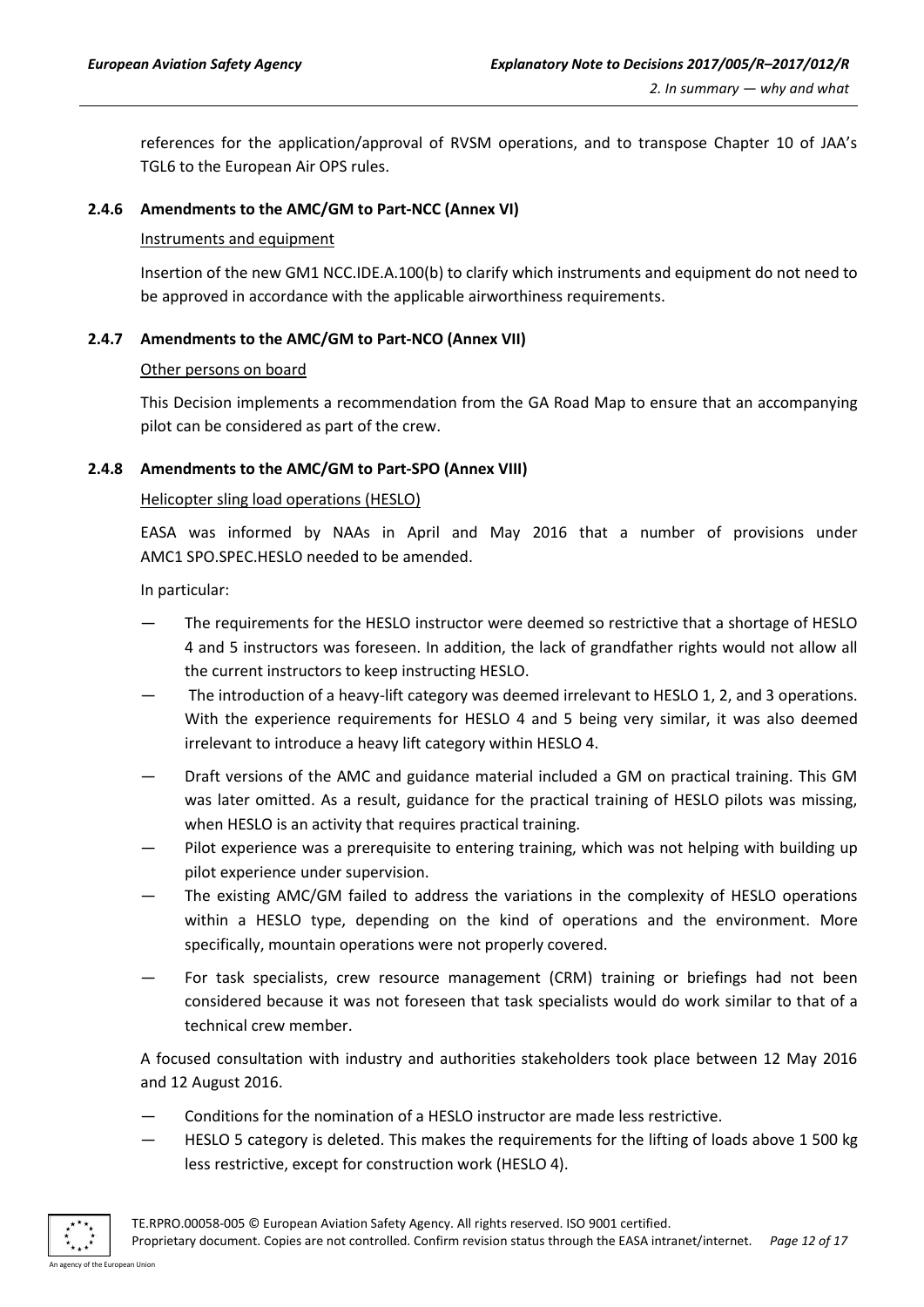- Pilot minimum practical training for HESLO 1, 2, 3, and 4 is defined, which is more prescriptive than the previous AMC, but the minimal training is less restrictive than the GM published in the CRD.
- For HESLO 1 and 2, experience prior to starting training is reduced in order to offer the option to build up experience under supervision, resulting in less restrictive regulations for non-specialised HESLO activities.
- Required experience for HESLO when changing helicopter types is simplified and made less restrictive
- Regarding the variations in complexity within a particular HESLO type:
	- Specialised HESLO activities that were possible to operate under HESLO 1 and 2 are transferred to HESLO 3.
	- Mountain experience prior to HESLO operations in mountain areas is introduced instead of additional experience as PIC for HELSO training in mountain areas.
	- Operators are to define training programmes, making regulations more restrictive.
	- The conditions to perform unsupervised HESLO operations are made more restrictive by the introduction of a proficiency test.
- Regarding task specialists, the training requirements are more restrictive with the introduction of CRM training or briefings.

#### Human external cargo (HEC)

A review of SPEC.HEC requirement was made together with SPEC.HESLO. One of the main goals was to keep HEC and HESLO consistent, while the following problems were identified and had to be addressed:

- HEC levels were defined but used only for the nomination of the HEC instructor.
- Altitude limits were introduced in the definition of HEC levels although altitude is not relevant to the complexity of the task.
- The definition of HEC levels was such that flying a HEC cycle with a short line at low altitude may add to a pilot's experience in all HEC levels, which was not intended.
- Either HESLO 1 or 2 was needed as a prerequisite in order to perform HEC operations, when the aim was to require HESLO 1 for HEC 1 and HESLO 2 for HEC 2.
- As in HESLO, the lack of grandfather rights would not allow all the current instructors to keep instructing HEC.

The resulting text introduces the following changes:

- The deletion of altitude limits in HEC levels for simplicity
- The deletion of HEC 3 for simplicity
- The introduction of HESLO 2 competency as a prerequisite for HEC 2, making HEC 2 slightly more restrictive
- The introduction of a HEC proficiency assessment, making HEC operations more restrictive
- The introduction of CRM training and briefings for HEC task specialists, into the training of task specialists.



TE.RPRO.00058-005 © European Aviation Safety Agency. All rights reserved. ISO 9001 certified.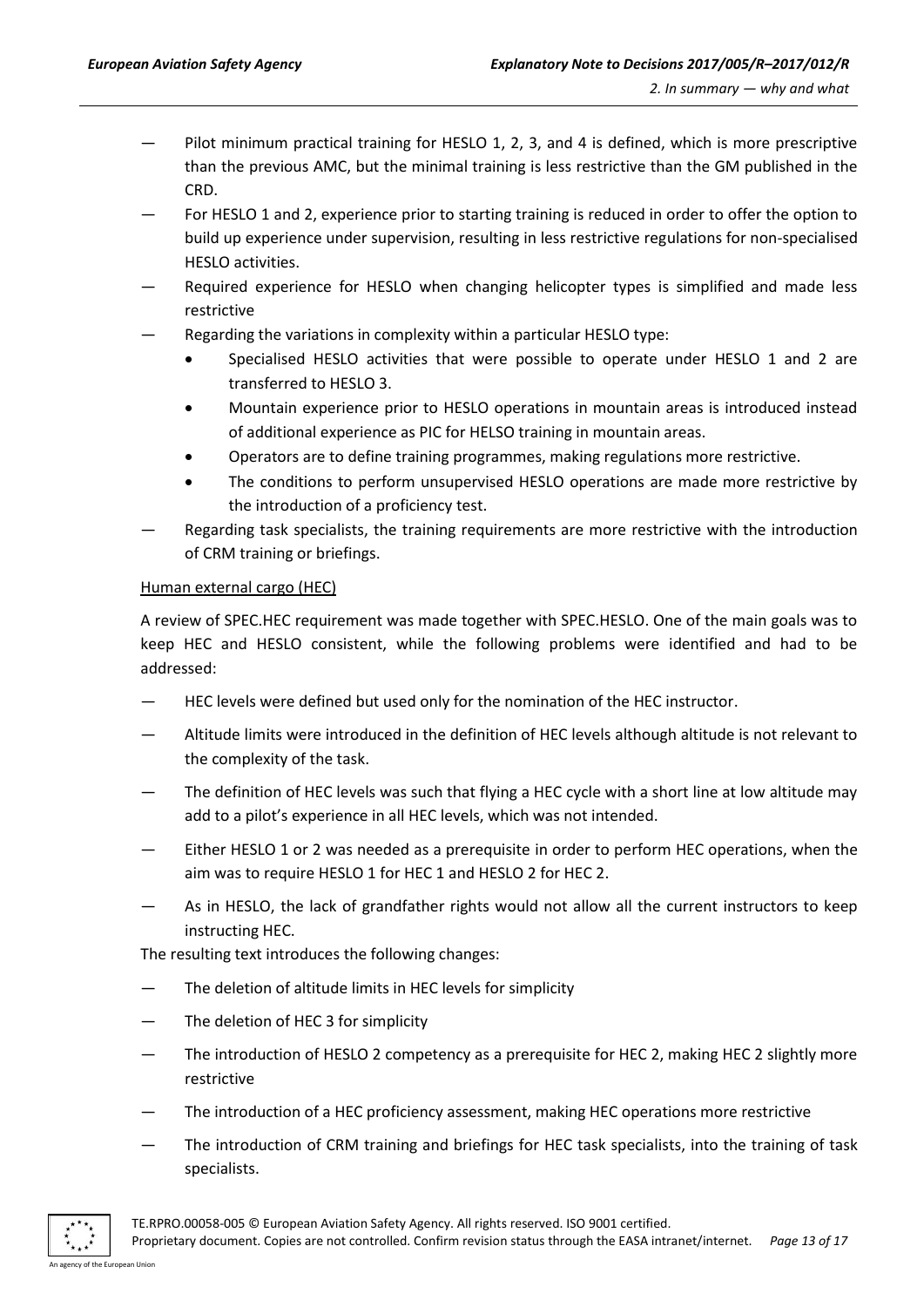The deletion of the requirement for the HEC instructor to hold an FI rating, making the nomination of HEC instructors less restrictive.

Further convergence of HEC and HHO training and experience was thought not to be possible within the framework of this rulemaking task because a full consultation would be required. As a result, it was not introduced.

#### <span id="page-13-0"></span>**2.5. What are the benefits and drawbacks**

An update of the AMC/GM ensures that the regulatory framework for air operations is state of the art and that feedback obtained from stakeholders on implementation difficulties is assessed and the AMC/GM amended accordingly.

On inspector qualifications, the AMC/GM ensures that inspectors overseeing commercial air operations are appropriately qualified for specific tasks that require certain skills and knowledge.

#### <span id="page-13-1"></span>**2.6. How do we monitor and evaluate the rules**

The Rulemaking Task on the update of the Air OPS Regulation and the related AMC/GM is a result of the EASA's monitoring and evaluation activity. In air operations, EASA continuously monitors the implementation of the rules and AMC/GM via input received through standardisation inspections, feedback from stakeholders and via the EASA advisory bodies, as well as questions received from stakeholders. This process will also be applied in the future.



An agency of the European Union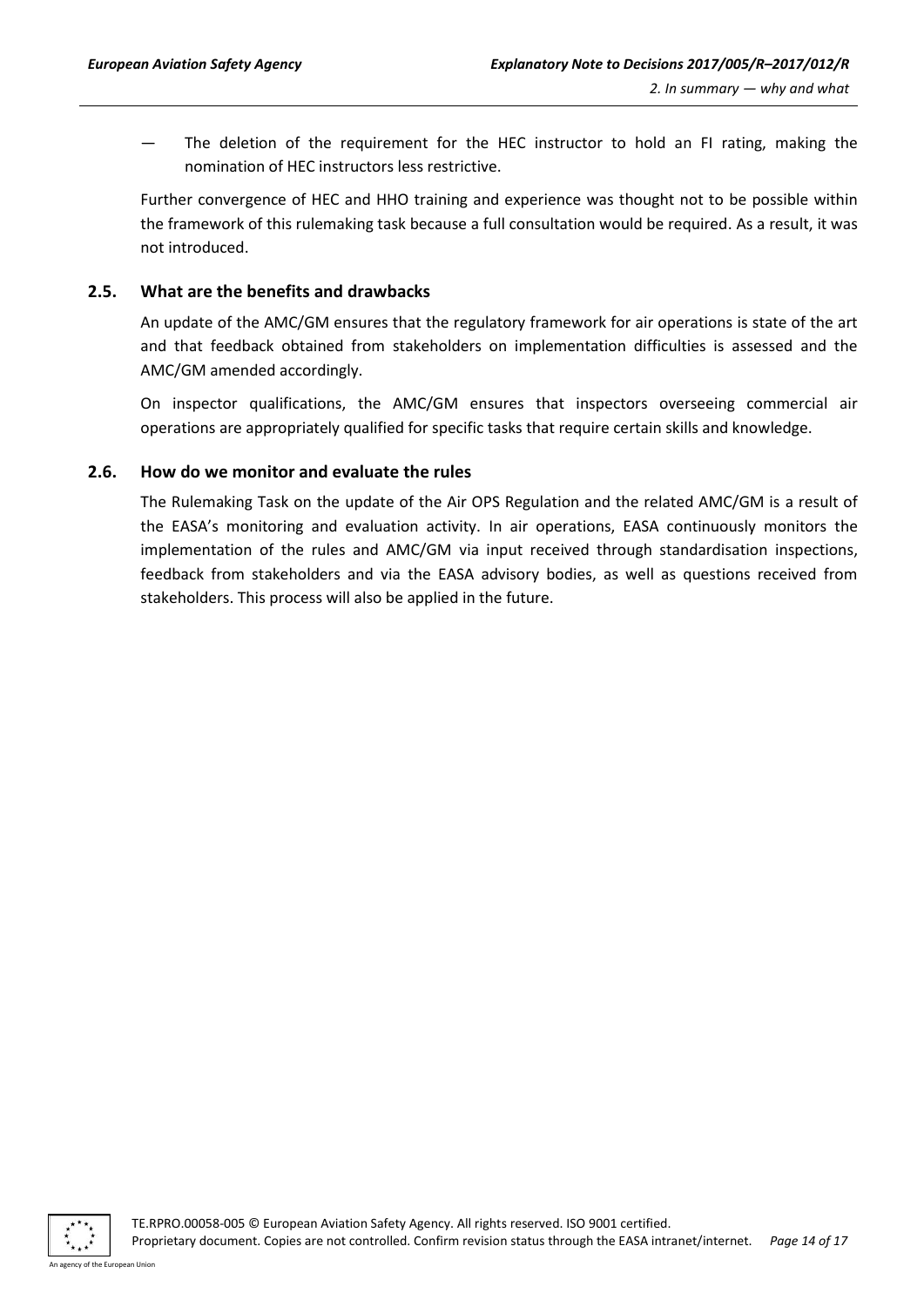### <span id="page-14-0"></span>**3. References**

#### <span id="page-14-1"></span>**3.1. Related regulations**

Commission Regulation (EU) No 965/2012 of 5 October 2012 laying down technical requirements and administrative procedures related to air operations pursuant to Regulation (EC) No 216/2008 of the European Parliament and of the Council (OJ L 296, 25.10.2012, p. 1).

#### <span id="page-14-2"></span>**3.2. Affected AMC and GM**

- (a) [Decision 2012/015/R](http://easa.europa.eu/document-library/agency-decisions/ed-decision-2012015r) of the Executive Director of the Agency of 24 October 2012 on acceptable means of compliance and guidance material to Commission Regulation (EU) No 965/2012 of 5 October 2012 laying down technical requirements and administrative procedures related to air operations pursuant to Regulation (EC) No 216/2008 of the European Parliament and of the Council — 'Guidance material to Annex I — Definitions'
- (b) [Decision 2014/025/R](http://easa.europa.eu/document-library/acceptable-means-of-compliance-and-guidance-materials/part-aro-amc-gm-issue-3) of the Executive Director of the Agency of 28 July 2014 adopting Acceptable Means of Compliance and Guidance Material to Part-ARO of Regulation (EU) No 965/2012 and repealing Decision 2014/014/R of the Executive Director of the Agency of 24 April 2014 — 'AMC and GM to Part-ARO — Issue 3'
- (c) [Decision 2014/017/R](http://easa.europa.eu/document-library/acceptable-means-of-compliance-and-guidance-materials/part-oro-amc-gm-issue-2) of the Executive Director of the Agency of 24 April 2014 adopting Acceptable Means of Compliance and Guidance Material to Part-ORO of Regulation (EU) No 965/2012 and repealing Decision 2012/017/R of the Executive Director of the Agency of 24 October 2012 — 'AMC and GM to Part-ORO — Issue 2'
- (d) [Decision 2014/015/R](http://easa.europa.eu/document-library/acceptable-means-of-compliance-and-guidance-materials/part-cat-amc-gm-issue-2) of the Executive Director of the Agency of 24 April 2014 adopting acceptable means of compliance and guidance material to Part-CAT of Regulation (EU) No 965/2012 and repealing Decision 2012/018/R of the Executive Director of the Agency of 24 October 2012 — 'AMC and GM to Part-CAT — Issue 2'
- (e) [Decision 2012/019/R](http://easa.europa.eu/document-library/acceptable-means-of-compliance-and-guidance-materials/part-spa-amc-gm) of the Executive Director of the Agency of 24th October 2012 on acceptable means of compliance and guidance material to Commission Regulation (EU) No 965/2012 of 5 October 2012 laying down technical requirements and administrative procedures related to air operations pursuant to Regulation (EC) No 216/2008 of the European Parliament and of the Council — 'Acceptable means of compliance and guidance material to Part-SPA'
- (f) [Decision 2013/021/R](http://easa.europa.eu/document-library/acceptable-means-of-compliance-and-guidance-materials/part-ncc-amc-gm) of the Executive Director of the Agency of 23 August 2013 on adopting Acceptable Means of Compliance and Guidance Material for Non-commercial operations with complex motor-powered aircraft (Part-NCC)
- (g) [Decision 2014/016/R](http://easa.europa.eu/document-library/acceptable-means-of-compliance-and-guidance-materials/part-nco-amc-gm-issue-2) of the Executive Director of the Agency of 24 April 2014 adopting Acceptable Means of Compliance and Guidance Material to Part-NCO of Regulation (EU) No 965/2012 and repealing Decision 2013/022/R of the Executive Director of the Agency of 23 August 2013 — 'AMC and GM to Part-NCO — Issue 2'
- (h) [Decision 2014/018/R](http://www.easa.europa.eu/document-library/agency-decisions/ed-decision-2014018r) of the Executive Director of the Agency of 24 April 2014 adopting Acceptable Means of Compliance and Guidance Material to Part-SPO of Regulation (EU) No 965/2012 — 'AMC and GM to Part-SPO'

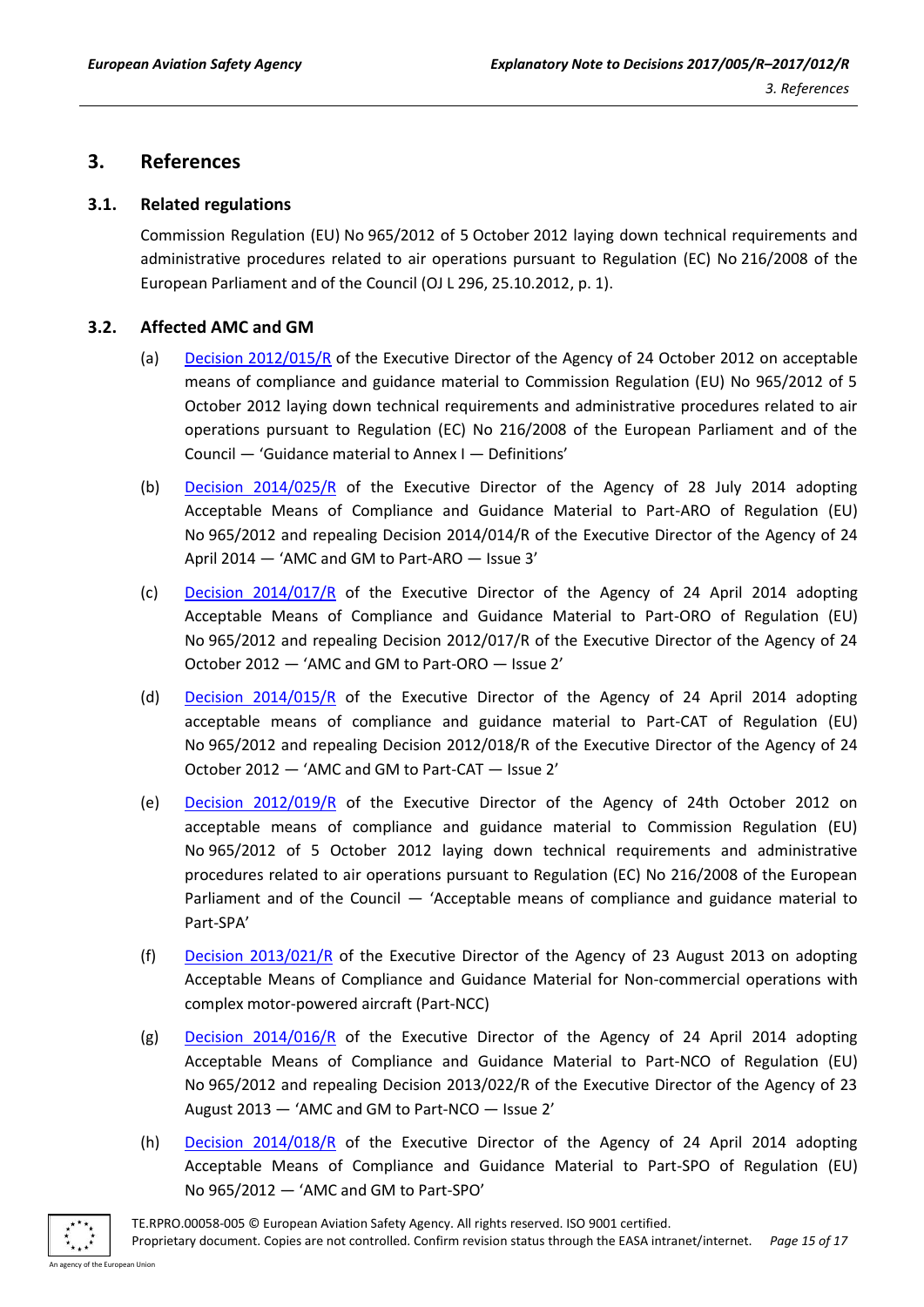#### <span id="page-15-0"></span>**3.3. Reference documents**

- (a) SWED-2011-011: Final report on the serious incident to aircraft LN-KKD at Arlanda airport, Stockholm County, Sweden, on December 20, 2009, issued by the Swedish Accident Investigation Board on 01 September 2011 (Ref. RL 2011:10e, Case L-22/09).
- (b) UNKG-2002-043: AAIB Bulletin No: 3/2003 on the incident to Fokker F28 Mark 0100 (Fokker 100), Registration G-UKFI, at Manchester International Airport, on 01 April 2002, issued by the UK AAIB in 2003 (Ref. EW/C2002/4/1).
- (c) UNKG-2014-005: Report on the accident to Airbus A330-343, G-VSXY, at London Gatwick Airport, on 16 April 2012, issued by the UK AAIB on 12 February 2014 (Ref. Aircraft Accident Report 1/2014).
- (d) UNKG-2014-006: Report on the accident to Airbus A330-343, G-VSXY, at London Gatwick Airport, on 16 April 2012, issued by the UK AAIB on 12 February 2014 (Ref. Aircraft Accident Report 1/2014).